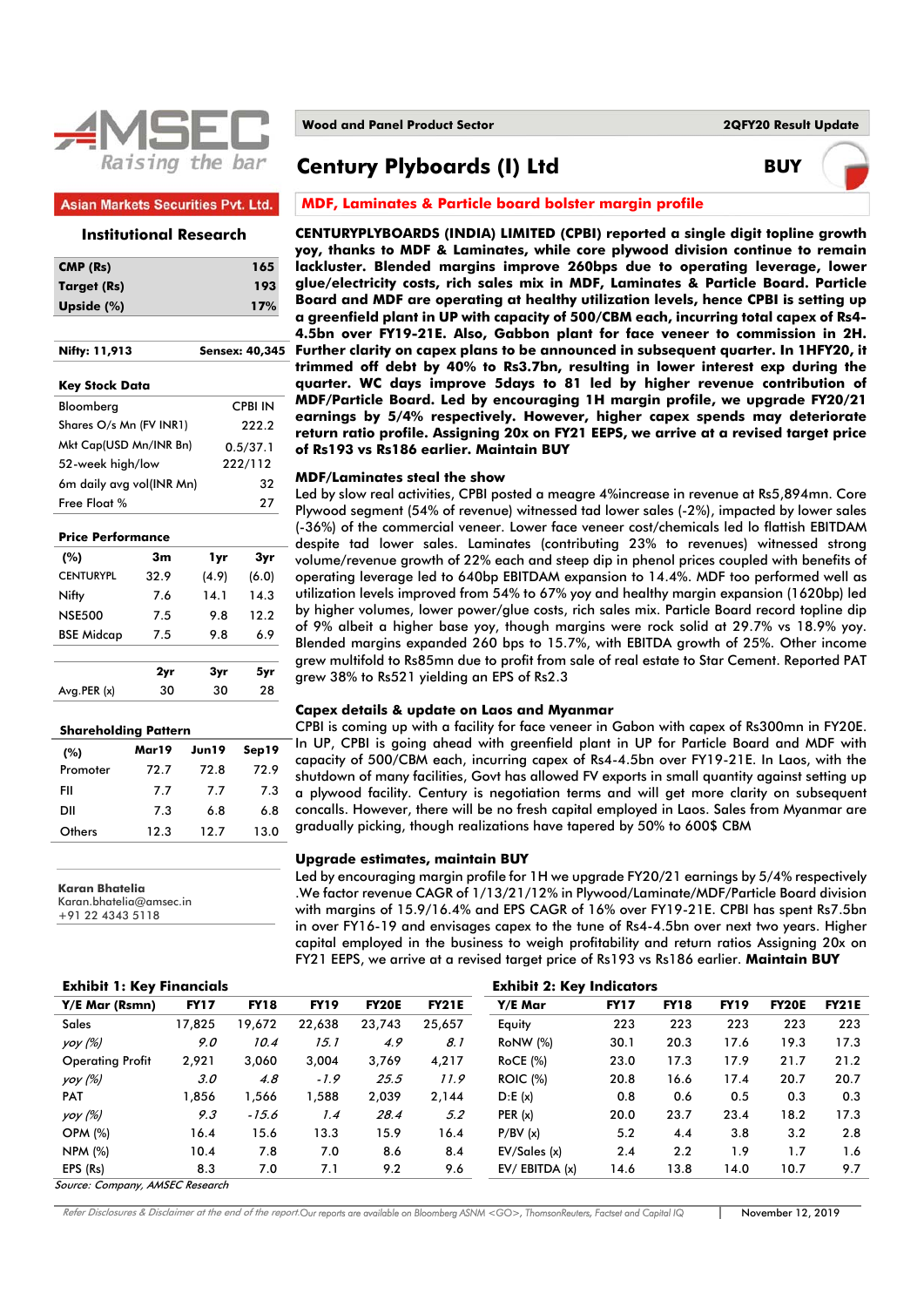

| <b>Key Assumptions</b> | <b>FY17</b>              | <b>FY18</b>    | <b>FY19</b> | <b>FY20E</b> | <b>FY21E</b> |       | <b>CAGR 19-21E</b> |
|------------------------|--------------------------|----------------|-------------|--------------|--------------|-------|--------------------|
| Revenue Rs mn          |                          |                |             |              |              |       |                    |
| Plywood                | 12,609                   | 12,633         | 12,734      | 12,430       | 12,927       |       | 1%                 |
| yoy%                   | 7%                       | 0%             | 1%          | $-2%$        | 4%           |       |                    |
| Laminates              | 3,635                    | 3,700          | 4,322       | 4,943        | 5,546        |       | 13%                |
| yoy%                   | 8%                       | 2%             | 17%         | 14%          | 12%          |       |                    |
| <b>MDF</b>             | $\overline{a}$           | 1,128          | 2,951       | 3,697        | 4,294        |       | 21%                |
| yoy%                   |                          |                | 162%        | 25%          | 16%          |       |                    |
| <b>Particle Board</b>  | 165                      | 729            | 975         | 1,105        | 1,217        |       | 12%                |
| yoy%                   |                          | 343%           | 34%         | 13%          | 10%          |       |                    |
| Others                 | 1,415                    | 1,482          | 1,656       | 1,568        | 1,673        |       | 1%                 |
| yoy%                   | $\overline{\phantom{a}}$ | 5%             | 12%         | $-5%$        | 7%           |       |                    |
| <b>Total Revenues</b>  | 17,825                   | 19,672         | 22,638      | 23,743       | 25,657       |       | 6%                 |
| Revenue Breakup (%)    |                          |                |             |              |              |       |                    |
| Plywood                |                          | 71             | 64          |              | 56           | 52    | 50                 |
| Laminates              |                          | 20             | 19          |              | 19           | 21    | 22                 |
| <b>MDF</b>             |                          | $\mathbf 0$    | 6           |              | 13           | 16    | 17                 |
| <b>Particle Board</b>  |                          | 1              | 4           |              | 4            | 5     | 5                  |
| Others                 |                          | 8              | 8           |              | 7            | 7     | 7                  |
| Total                  |                          | 100            | 100         |              | 100          | 100   | 100                |
| <b>EBITDA Rs mn</b>    |                          |                |             |              |              |       |                    |
| Plywood                |                          | 2,164          | 1,812       | 1,744        |              | 1,802 | 1,900              |
| Laminates              |                          | 586            | 596         |              | 386          | 618   | 721                |
| <b>MDF</b>             |                          |                | 213         |              | 383          | 813   | 988                |
| <b>Particle Board</b>  |                          | 52             | 139         |              | 219          | 287   | 324                |
| Others                 |                          | 120            | 301         |              | 271          | 248   | 285                |
| <b>Total EBITDA</b>    |                          | 2,921          | 3,060       | 3,004        |              | 3,769 | 4,217              |
| <b>EBITDAM%</b>        |                          |                |             |              |              |       |                    |
| Plywood                |                          | 17.2           | 14.3        |              | 13.7         | 14.5  | 14.7               |
| Laminates              |                          | 16.1           | 16.1        |              | 8.9          | 12.5  | 13.0               |
| <b>MDF</b>             |                          | $\overline{a}$ | 18.9        |              | 13.0         | 22.0  | 23.0               |
| <b>Particle Board</b>  |                          | 31.3           | 19.0        |              | 22.5         | 26.0  | 26.6               |
| <b>EBITDAM%</b>        |                          | 16.4           | 15.6        |              | 13.3         | 15.9  | 16.4               |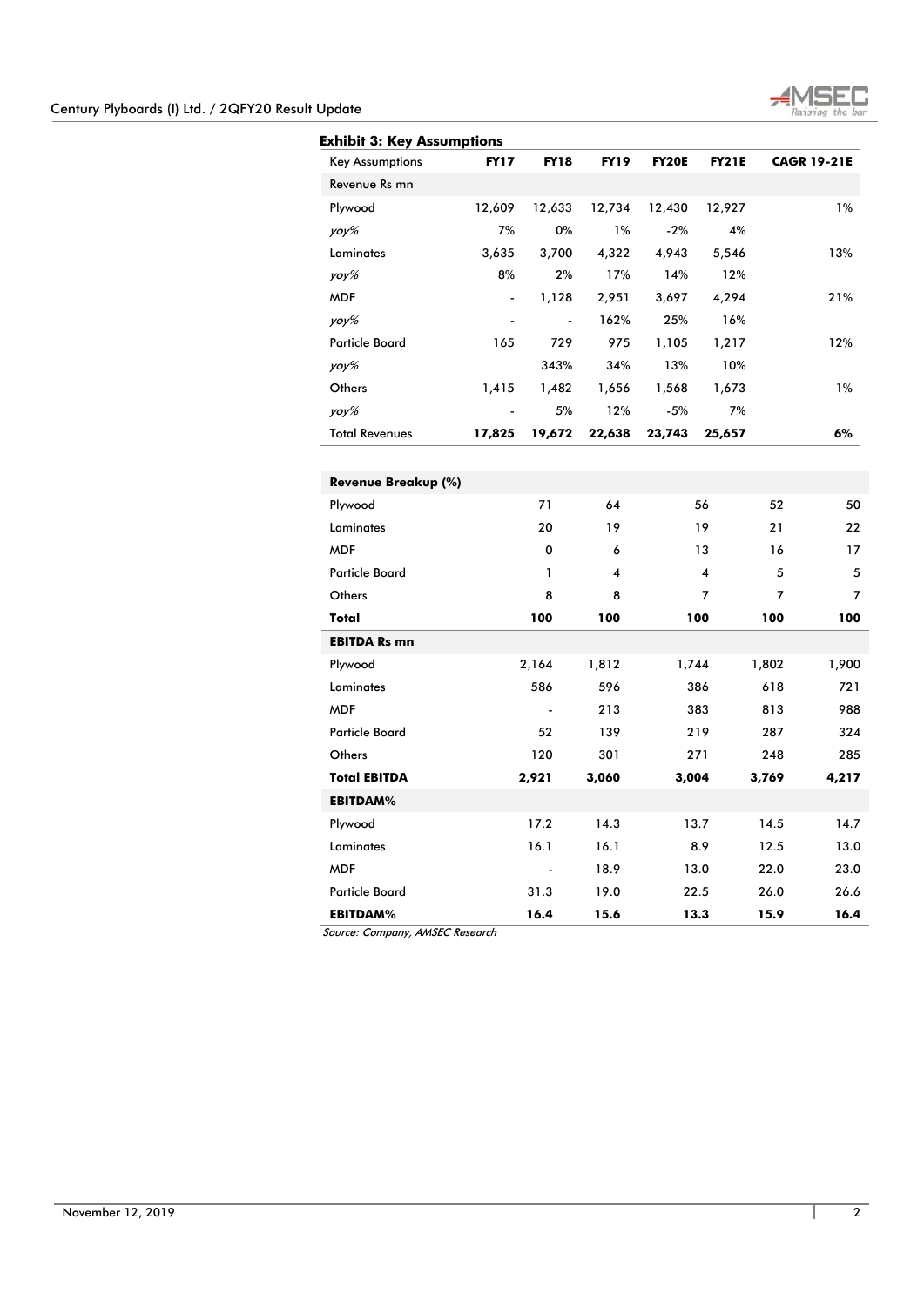# **Exhibit 4: 2QFY20 Financials (Standalone)**

| Y/E Mar (Rs.mn)                               | <b>2QFY19</b> | 3QFY19 | <b>4QFY19</b> | <b>1QFY20</b> | <b>2QFY20</b> | yoy (%) | qoq<br>(%) | <b>1HFY19</b> | <b>1HFY20</b> | yoy%    |
|-----------------------------------------------|---------------|--------|---------------|---------------|---------------|---------|------------|---------------|---------------|---------|
| <b>Net Sales</b>                              | 5,644         | 5,789  | 5,832         | 5,737         | 5,894         | 4.4     | 2.7        | 11,017        | 11,631        | 5.6     |
| <b>Total Expenditure</b>                      | 4,902         | 5,030  | 5,196         | 4,811         | 4,966         | 1.3     | 3.2        | 9,409         | 9,777         | 3.9     |
| (Increase) / Decrease In Stocks               | $-70$         | $-91$  | -6            | 5             | 1             | (101.7) | (76.8)     | $-7$          | 6             | (192.7) |
| <b>Purchase of Finished Goods</b>             | 618           | 644    | 678           | 594           | 915           | 48.0    | 53.9       | 1,133         | 1,509         | 33.2    |
| <b>Cost of Services &amp; Raw Materials</b>   | 2397          | 2535   | 2356          | 2322          | 2042          | (14.8)  | (12.1)     | 4,573         | 4,363         | (4.6)   |
| <b>Operating &amp; Manufacturing Expenses</b> | 1117          | 1132   | 1330          | 1045          | 1124          | 0.6     | 7.6        | 2,080         | 2,169         | 4.3     |
| <b>Employee Cost</b>                          | 840           | 810    | 837           | 845           | 884           | 5.3     | 4.6        | 1,630         | 1,729         | 6.1     |
| <b>EBIDTA</b>                                 | 742           | 759    | 637           | 926           | 928           | 25.0    | 0.1        | 1608          | 1854          | 15.3    |
| Other Income                                  | 10            | 16     | 29            | 11            | 86            | 755.0   | 651.3      | 16            | 97            | 514.3   |
| <b>Operating Profit</b>                       | 752           | 775    | 666           | 938           | 1013          | 34.7    | 8.0        | 1623          | 1951          | 20.2    |
| Interest                                      | 155           | 62     | 94            | 90            | 108           | (30.3)  | 20.7       | 290           | 198           | (31.7)  |
| PBDT                                          | 597           | 713    | 572           | 848           | 905           | 51.5    | 6.7        | 1334          | 1753          | 31.4    |
| Depreciation                                  | 113           | 136    | 143           | 169           | 170           | 51.2    | 0.5        | 221           | 340           | 53.8    |
| PBT                                           | 485           | 577    | 429           | 679           | 735           | 51.6    | 8.3        | 1113          | 1414          | 27.0    |
| Tax                                           | 106           | 162    | 87            | 197           | 213           | 100.5   | 8.1        | 281           | 411           | 46.1    |
| <b>Profit After Tax</b>                       | 378           | 414    | 342           | 481           | 521           | 37.9    | 8.3        | 832           | 1003          | 20.5    |
| <b>Equity Capital</b>                         | 222.5         | 222.5  | 222.5         | 222.5         | 222.5         |         |            | 222.5         | 222.5         |         |
| EPS (Adjusted)                                | 1.7           | 1.9    | 1.5           | 2.2           | 2.3           |         |            | 3.7           | 4.5           |         |
| EBIDTA (%)                                    | 13.2          | 13.1   | 10.9          | 16.1          | 15.7          | 259bp   | (41bp)     | 14.6          | 15.9          | 135bp   |
| <b>PATM (%)</b>                               | 6.7           | 7.2    | 5.9           | 8.4           | 8.8           | 215bp   | 46bp       | 7.6           | 8.6           | 107bp   |
| Tax / PBT (%)                                 | 22.0          | 28.2   | 20.4          | 29.1          | 29.0          | 707bp   | (3bp)      | 25.3          | 29.1          | 379bp   |
| Raw material / Net sales (%)                  | 52.2          | 53.3   | 51.9          | 50.9          | 50.2          | (199bp) | (74bp)     | 51.7          | 50.5          | (118bp) |
| Other exp/Net sales                           | 19.8          | 19.6   | 22.8          | 18.2          | 19.1          | (72bp)  | 87bp       | 18.9          | 18.6          | (23bp)  |
| Employee cost / Net Sales (%)                 | 14.9          | 14.0   | 14.3          | 14.7          | 15.0          | 12bp    | 28bp       | 14.8          | 14.9          | 7bp     |

Source: Company, AMSEC Research

## **Concall Highlights**

## **Plywood**

 One more quarter of disappointment. Gabbon plant with 2000CBM capacity per month to start in Feb/March 2020. Bulk will be for captive consumption, while rest to be sold outside. Lot many players have entered Gabbon and realizations are on downtrend. Many incurring losses.

 A lot of peeling capacities in Laos are exiting. Century is in talks with Govt to allow exports. The govt has allowed export of face veneer if and only if a plywood plant is set up there. Negotiations are on. Further clarity in coming quarters. No infusion of any further capital in Laos.

 Myanmar – Sales are picking gradually. SP has tumbled by 50%. (from 1200\$ CBM to 600). Expecting 6-7% growth in 2H, translating into single digit growth for FY20E (3-4%).

#### **MDF**

 Operated at record utilization level in Oct. 2Q always a lean quarter. Hence the qoq dip in volumes. Timber availability is suffice for current MDF capacity (In north). Further brownfield capacity expansion not viable. For higher capacities, acquired license in UP. Exploring locations which has proper water, power, glue supply. It took 15-16 months for greenfield capacity in North. New facility in UP won't take more than 12-14 months.

Improving utilization levels and rich sales mix (Pre lam) led to healthy margin expansion in this quarter. Glue costs down 20% (crude derivative)

Expecting 20% volume growth and 20%+ EBITDAM.

#### **Particle Board**

- Sales dip on a very high base of 2QFY19. Pre lam particle board is 70% of total . Planning to improve Pre lam particle board to 100% compared to 70% now.
- Expecting 10% sales growth with margins of 25%+

# **CFS**

 Continue to be stressed. Volumes are low. GDP growth of Bengal not very impressive. Higher competition too hampered growth. It will take minimum 1-1.5 yrs to revive.

#### **Laminates**

 An exceptional quarter. Volumes/sales surge 22% each. Witnessed growth in Exports and domestic market. FY19 was a subdued year as Phenol prices were rocket high and company had expanded capacities. Expecting 15% sales growth and margins of 12% for FY20E.

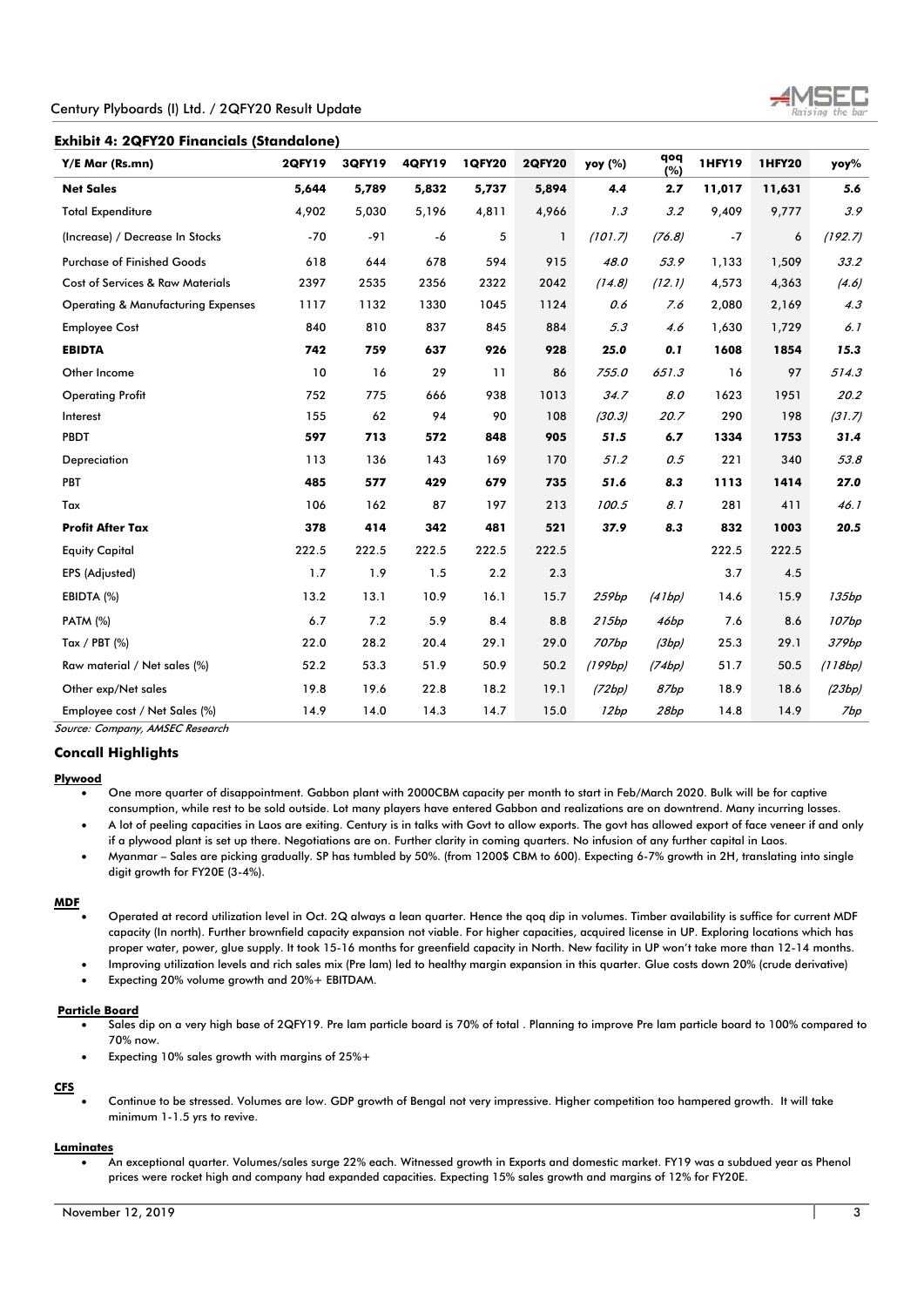

| Particulars, Rs mn               | <b>2QFY19</b> | 3QFY19 | <b>4QFY19</b> | <b>1QFY20</b> | <b>2QFY20</b> | yoy (%)           | qoq (%)          | <b>1HFY19</b> | <b>1HFY20</b> | yoy%             |
|----------------------------------|---------------|--------|---------------|---------------|---------------|-------------------|------------------|---------------|---------------|------------------|
| <b>Segment Revenue</b>           |               |        |               |               |               |                   |                  |               |               |                  |
| Plywood                          | 3,224         | 3,143  | 3,235         | 3,157         | 3,165         | (1.8)             | 0.2              | 6,403         | 6,322         | (1.3)            |
| Laminate                         | 1,106         | 1,138  | 1,231         | 1,071         | 1,352         | 22.2              | 26.2             | 2,021         | 2,423         | 19.9             |
| <b>MDF</b>                       | 612           | 882    | 760           | 919           | 777           | 26.8              | (15.4)           | 1,311         | 1,696         | 29.3             |
| <b>Particle Board</b>            | 286           | 265    | 241           | 249           | 262           | (8.6)             | 5.2              | 469           | 511           | 9.0              |
| <b>CFS</b>                       | 264           | 250    | 219           | 225           | 220           | (16.6)            | (2.0)            | 568           | 445           | (21.6)           |
| Others                           | 160           | 121    | 154           | 125           | 124           | (22.5)            | (0.8)            | 260           | 249           | (3.9)            |
| <b>Total segment revenue</b>     | 5,653         | 5,799  | 5,840         | 5,746         | 5,900         | 4.4               | 2.7              | 11,032        | 11,646        | 5.6              |
| Less: Intersegment               |               |        |               |               |               |                   |                  |               |               |                  |
| Revenue                          | 9             | 10     | 8             | 9             | 7             | -26.0             | $-28.5$          | 15            | 16            | 6.8              |
| Income from operation            | 5,644         | 5,789  | 5,832         | 5,737         | 5,893         | 4.4               | 2.7              | 11,017        | 11,631        | 5.6              |
|                                  |               |        |               |               |               |                   |                  |               |               |                  |
| <b>Segment Result</b>            |               |        |               |               |               |                   |                  |               |               |                  |
| Plywood                          | 524           | 385    | 365           | 470           | 450           | (14.1)            | (4.3)            | 1,078         | 920           | (14.7)           |
| Laminate                         | 75            | 89     | 96            | 96            | 178           | 137.7             | 85.3             | 153           | 274           | 79.1             |
| <b>MDF</b>                       | $-5$          | 95     | 63            | 169           | 133           | (2, 937.8)        | (21.5)           | 42            | 302           | 619.7            |
| <b>Particle Board</b>            | 44            | 45     | 50            | 56            | 66            | 51.9              | 19.4             | 82            | 122           | 48.5             |
| <b>CFS</b>                       | 71            | 54     | 32            | 39            | 32            | (54.9)            | (18.7)           | 174           | 71            | (59.1)           |
| Others                           | 7             | 8      | 11            | 8             | 13            | 73.7              | 54.8             | 8             | 21            | 169.5            |
| <b>EBIT</b>                      | 716           | 675    | 618           | 838           | 872           | 21.8              | 4.0              | 1537          | 1710          | 11.3             |
| Less: Finance cost               | 155           | 62     | 94            | 90            | 108           | (30.3)            | 20.7             | 290           | 198           | (31.7)           |
| <b>Other Unallocable</b>         |               |        |               |               |               |                   |                  |               |               |                  |
| Expenditure                      | 76            | 36     | 96            | 70            | 29            | (62.2)            | (58.9)           | 134           | 99            | (26.3)           |
| <b>Total Profit/(Loss)</b>       | 485           | 577    | 429           | 679           | 735           | 51.6              | 8.3              | 1113          | 1414          | 27.0             |
| before tax                       |               |        |               |               |               |                   |                  |               |               |                  |
|                                  |               |        |               |               |               |                   |                  |               |               |                  |
| Capital Employed                 |               |        |               |               |               |                   |                  |               |               |                  |
| Plywood and Allied               | 4,642         | 5,164  | 5,301         | 5,237         | 4,895         | 5.5               | (6.5)            | 4,642         | 4,895         | 5.5              |
| <b>Business</b>                  |               |        |               |               |               |                   |                  |               |               |                  |
| Laminate and allied              | 2,054         | 2,188  | 2,254         | 2,135         | 2,127         | 3.6               | (0.4)            | 2,054         | 2,127         | 3.6              |
| products<br>MDF                  | 3,630         | 3,528  | 3,380         | 3,370         | 3,420         | (5.8)             | 1.5              | 3,630         | 3,420         | (5.8)            |
| <b>Particle Board</b>            | 658           | 651    | 648           | 652           | 644           | (2.2)             | (1.2)            | 658           | 644           | (2.2)            |
| <b>Container Freight station</b> |               |        |               |               |               |                   |                  |               |               |                  |
| services                         | 426           | 474    | 453           | 409           | 441           | 3.5               | 7.8              | 426           | 441           | 3.5              |
| Others                           | 102           | 37     | 22            | 86            | 115           | 13.3              | 33.7             | 102           | 115           | 13.3             |
| Total                            | 11,512        | 12,042 | 12,057        | 11,889        | 11,642        | 1.1               | (2.1)            | 11,512        | 11,642        | 1.1              |
|                                  |               |        |               |               |               |                   |                  |               |               |                  |
| EBIT/Sales (%)                   |               |        |               |               |               |                   |                  |               |               |                  |
| Plywood and Allied               |               |        |               |               |               |                   |                  |               |               |                  |
| <b>Business</b>                  | 16.3          | 12.3   | 11.3          | 14.9          | 14.2          | (204bp)           | (68bp)           | 16.8          | 14.6          | (228bp)          |
| Laminate and allied              | 6.8           | 7.8    | 7.8           | 9.0           | 13.2          | 640bp             | 421bp            | 7.6           | 11.3          | 374bp            |
| products                         |               |        |               |               |               |                   |                  |               |               |                  |
| <b>MDF</b>                       | $-0.8$        | 10.8   | 8.3           | 18.4          | 17.1          | 1786bp            | (131bp)          | 3.2           | 17.8          | 1461bp           |
| <b>Particle Board</b>            | 15.3          | 16.8   | 20.9          | 22.4          | 25.4          | 1011bp            | 302bp            | 17.5          | 23.9          | 637bp            |
| <b>Container Freight station</b> | 26.8          | 21.5   | 14.8          | 17.4          | 14.5          | (1230bp)          | (296bp)          | 30.6          | 16.0          | (1464bp)         |
| services                         |               |        |               |               |               |                   |                  |               |               |                  |
| Others                           | 4.5           | 6.9    | 7.4           | 6.5           | 10.1          | 559bp             | 363bp            | 3.0           | 8.3           | 533bp            |
| <b>EBIT</b>                      | 12.7          | 11.6   | 10.6          | 14.6          | 14.8          | 211bp             | 19 <sub>bp</sub> | 13.9          | 14.7          | 75 <sub>bp</sub> |
| <b>EBIT/Capital Employed</b>     |               |        |               |               |               |                   |                  |               |               |                  |
| (%)                              |               |        |               |               |               |                   |                  |               |               |                  |
| Plywood and Allied               |               |        |               |               |               |                   |                  |               |               |                  |
| <b>Business</b>                  | 11.3          | 7.5    | 6.9           | 9.0           | 9.2           | (210bp)           | 21bp             | 23.2          | 18.8          | (443bp)          |
| Laminate and allied              |               |        |               |               |               |                   |                  |               |               |                  |
| products                         | 3.6           | 4.0    | 4.2           | 4.5           | 8.4           | 473bp             | 387bp            | 7.5           | 12.9          | 544bp            |
| <b>MDF</b>                       | -0.1          | 2.7    | 1.9           | 5.0           | 3.9           | 401bp             | (113bp)          | 1.2           | 8.8           | 767bp            |
| Particle Board                   | 6.7           | 6.8    | 7.8           | 8.5           | 10.3          | 367bp             | 178bp            | 12.5          | 19.0          | 648bp            |
| <b>Container Freight station</b> |               |        |               |               |               |                   |                  |               |               |                  |
| services                         | 16.6          | 11.3   | 7.2           | 9.6           | 7.2           | (937bp)           | (235bp)          | 40.8          | 16.1          | (2468bp)         |
| Others                           | 7.1           | 22.8   | 52.9          | 9.4           | 10.9          | 379Ьр             | 149bp            | 7.5           | 17.9          | 1040bp           |
| <b>EBIT</b>                      | 6.2           | 5.6    | 5.1           | 7.1           | 7.5           | 127 <sub>bp</sub> | 44bp             | 13.4          | 14.7          | 134bp            |
| Course Company AMSEC Possersh    |               |        |               |               |               |                   |                  |               |               |                  |

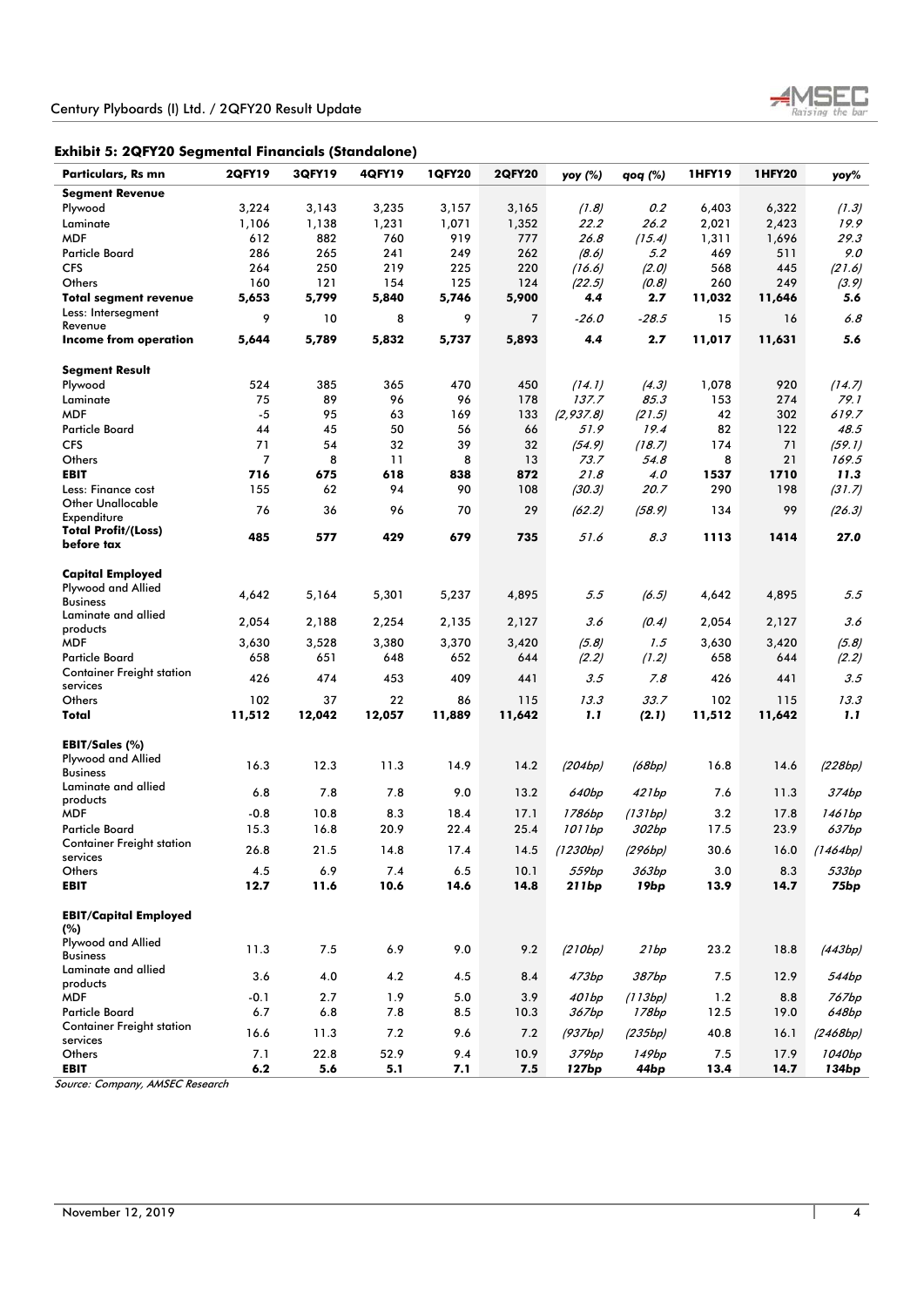

| <b>Segment Analysis</b>    | <b>2QFY19</b> | 3QFY19    | <b>4QFY19</b> | <b>1QFY20</b> | <b>2QFY20</b> | yoy (%)  | qoq (%) | 1HFY19    | <b>1HFY20</b> | yoy%     |
|----------------------------|---------------|-----------|---------------|---------------|---------------|----------|---------|-----------|---------------|----------|
|                            |               |           |               |               |               |          |         |           |               |          |
| Volume                     |               |           |               |               |               |          |         |           |               |          |
| Plywood (CBM)              | 64,337        | 62,217    | 62,349        | 62,678        | 61,650        | (4.2)    | (1.6)   | 1,28,071  | 1,24,328      | (2.9)    |
| Laminates (No's)           | 14,91,204     | 14,69,058 | 15,99,771     | 14,07,387     | 18,22,347     | 22.21    | 29.5    | 28,10,134 | 32,29,734     | 14.9     |
| CFS (TEU's)                | 17,953        | 16,384    | 14,638        | 15,703        | 15,772        | (12.1)   | 0.4     | 37,988    | 31,475        | (17.1)   |
| MDF (CBM)                  | 27,037        | 40,138    | 35,395        | 41,177        | 33,271        | 23.1     | (19.2)  | 56,696    | 74,448        | 31.3     |
| Particle Board (CBM)       | 19,436        | 16,254    | 14,489        | 15,277        | 16,041        | (17.5)   | 5.0     | 30,793    | 31,318        | 1.7      |
|                            |               |           |               |               |               |          |         |           |               |          |
| Net sales (Rs.mn)          |               |           |               |               |               |          |         |           |               |          |
| Plywood                    | 3,215         | 3,131     | 3,225         | 3,148         | 3,158         | (1.8)    | 0.3     | 6,377     | 6,306         | (1.1)    |
| Laminates                  | 1,092         | 1,120     | 1,207         | 1,055         | 1,329         | 21.7     | 25.9    | 1,996     | 2,384         | 19.5     |
| <b>CFS</b>                 | 260           | 246       | 217           | 222           | 218           | (16.2)   | (2.0)   | 528       | 440           | (16.6)   |
| <b>MDF</b>                 | 612           | 882       | 760           | 918           | 777           | 27.0     | (15.4)  | 1,310     | 1,695         | 29.4     |
| <b>Particle Board</b>      | 286           | 265       | 241           | 249           | 262           | (8.6)    | 5.2     | 469       | 511           | 9.0      |
| Others                     | 180           | 145       | 182           | 145           | 150           | (16.5)   | 4.0     | 337       | 295           | (12.6)   |
| Total                      | 5,644         | 5,789     | 5,832         | 5,737         | 5,894         | 4.4      | 2.7     | 11,017    | 11,631        | 5.6      |
|                            |               |           |               |               |               |          |         |           |               |          |
| <b>Average realization</b> |               |           |               |               |               |          |         |           |               |          |
| Plywood (Rs/CBM)           | 49,963        | 50,327    | 51,731        | 50,220        | 51,228        | 2.5      | 2.0     | 49,796    | 50,720        | 1.9      |
| Laminates (Rs/No.)         | 732           | 762       | 754           | 750           | 729           | (0.4)    | (2.8)   | 710       | 738           | 3.9      |
| CFS (Rs/TEU)               | 14,488        | 15,033    | 14,838        | 14,163        | 13,822        | (4.6)    | (2.4)   | 13,904    | 13,992        | 0.6      |
| MDF (Rs/CBM)               | 22,617        | 21,964    | 21,469        | 22,301        | 23,342        | 3.2      | 4.7     | 23,102    | 22,766        | (1.5)    |
| Particle Board (CBM)       | 14,736        | 16,291    | 16,647        | 16,292        | 16,327        | 10.8     | 0.2     | 15,221    | 16,310        | 7.2      |
|                            |               |           |               |               |               |          |         |           |               |          |
| <b>EBITM</b>               |               |           |               |               |               |          |         |           |               |          |
| Plywood                    | 16.3          | 12.3      | 11.3          | 14.9          | 14.2          | (205bp)  | (69bp)  | 16.9      | 14.6          | (231bp)  |
| Laminates                  | 6.9           | 7.9       | 7.9           | 9.1           | 13.4          | 655bp    | 430bp   | 7.7       | 11.5          | 383bp    |
| <b>CFS</b>                 | 27.2          | 21.8      | 14.9          | 17.6          | 14.6          | (1257bp) | (300bp) | 32.9      | 16.1          | (1678bp) |
| <b>MDF</b>                 | $-0.8$        | 10.8      | 8.3           | 18.4          | 17.1          | 1787bp   | (131bp) | 3.2       | 17.8          | 1461bp   |
|                            |               |           |               |               |               |          |         |           |               |          |
| <b>EBIDTAM</b>             |               |           |               |               |               |          |         |           |               |          |
| Plywood                    | 15.5          | 12.1      | 9.7           | 14.6          | 15.5          |          | 90bp    | 16.4      | 15.1          | (130bp)  |
| Laminates                  | 8.0           | 9.0       | 8.9           | 10.5          | 14.4          | 640bp    | 390bp   | 8.6       | 12.7          | 410bp    |
| <b>CFS</b>                 | 33.8          | 29.0      | 23.9          | 34.2          | 31.9          | (190bp)  | (230bp) | 37.3      | 33.1          | (420bp)  |
| <b>MDF</b>                 | 6.0           | 16.0      | 15.3          | 23.5          | 22.2          | 1620bp   | (130bp) | 10.0      | 23.0          | 1300bp   |
| <b>Particle Board</b>      | 18.9          | 20.8      | 25.4          | 27.4          | 29.7          | 1080bp   | 230bp   | 21.9      | 28.6          | 670bp    |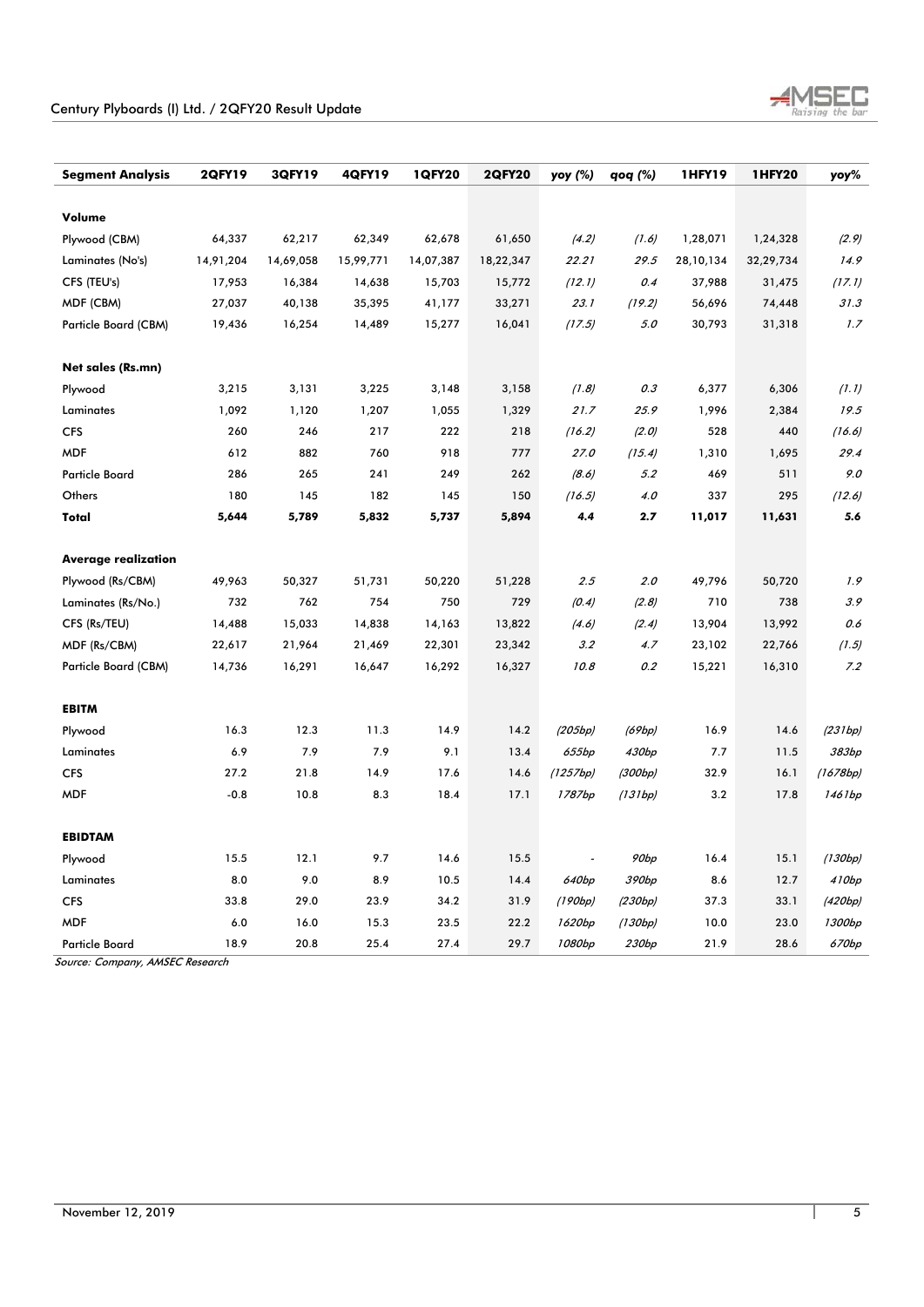





# **Quarterly Segment Performance-Plywood**



November 12, 2019 6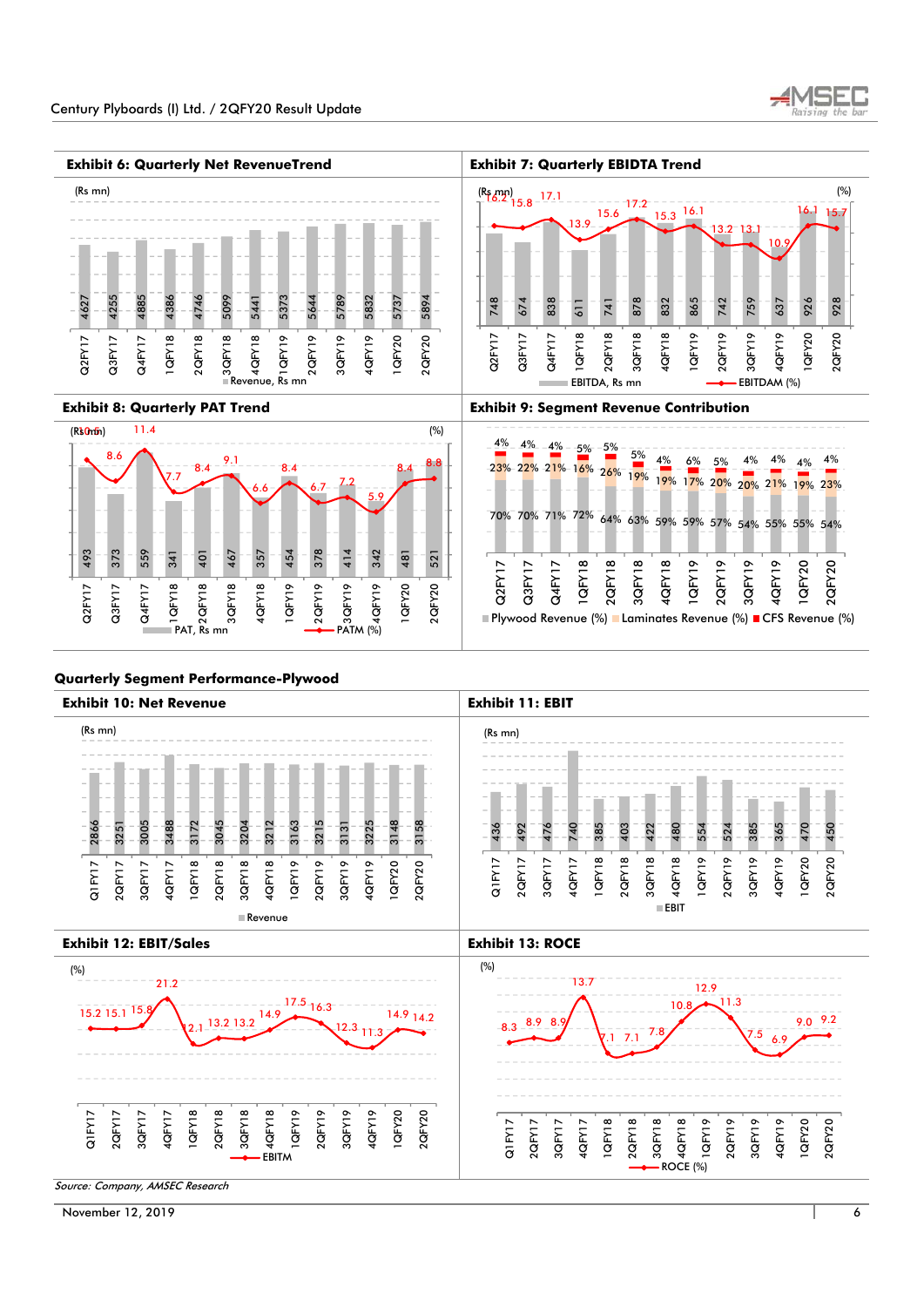

#### **Quarterly Segment performance -Laminates**



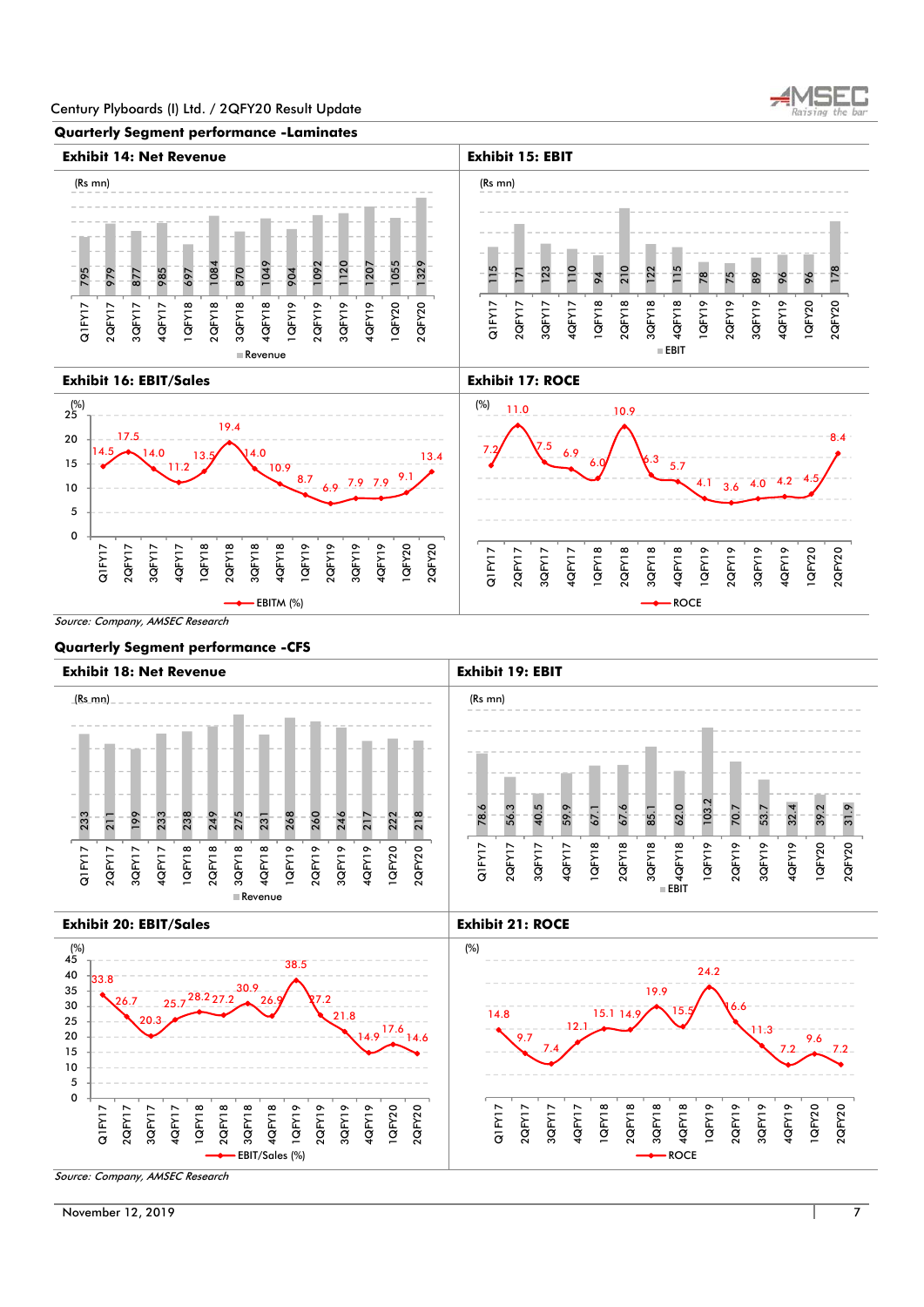

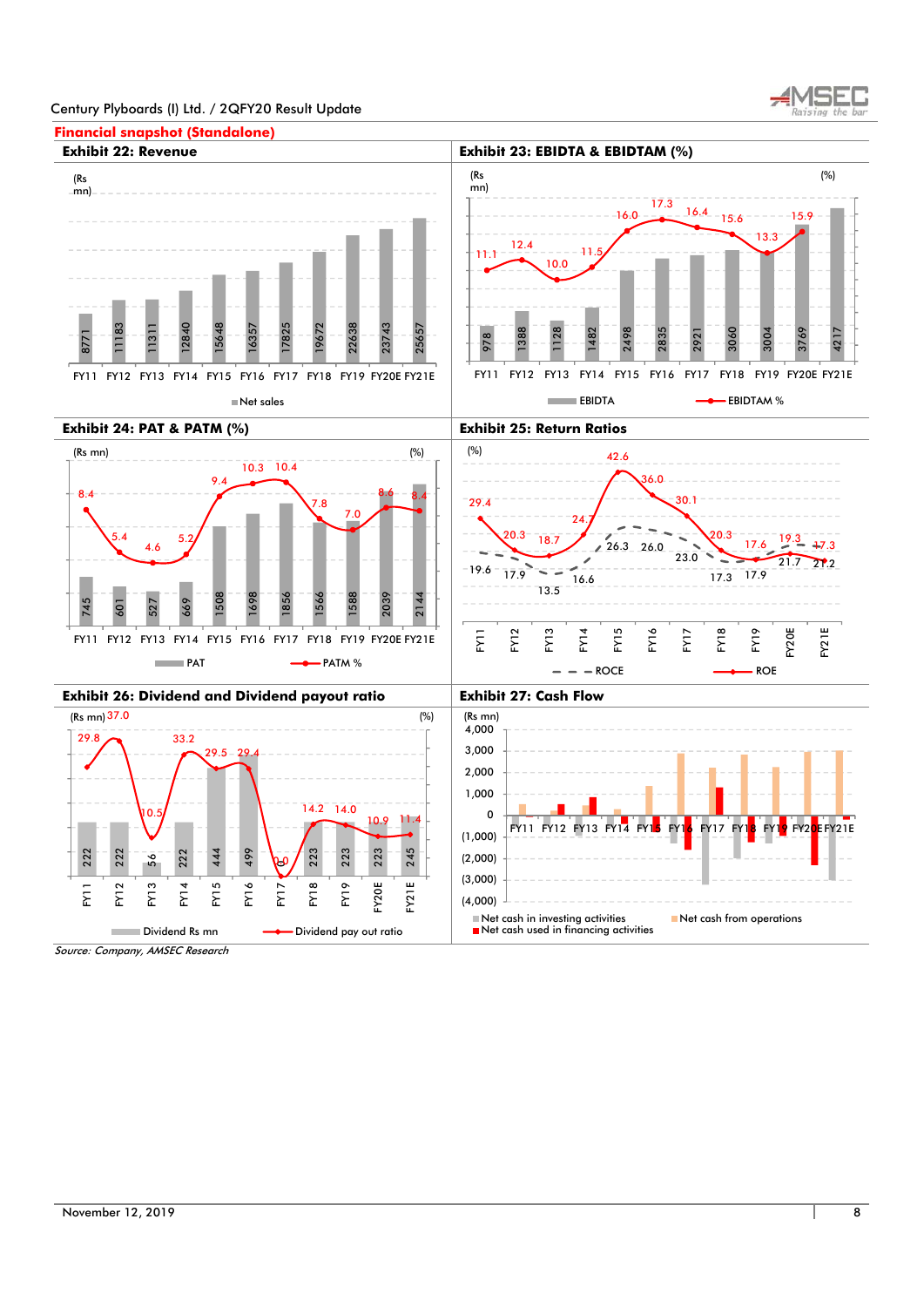

# **Yearly Segment performance**

#### **Exhibit 28: Segment revenue trend**



Source: Company, AMSEC Research



Source: Company, AMSEC Research



November 12, 2019 **9**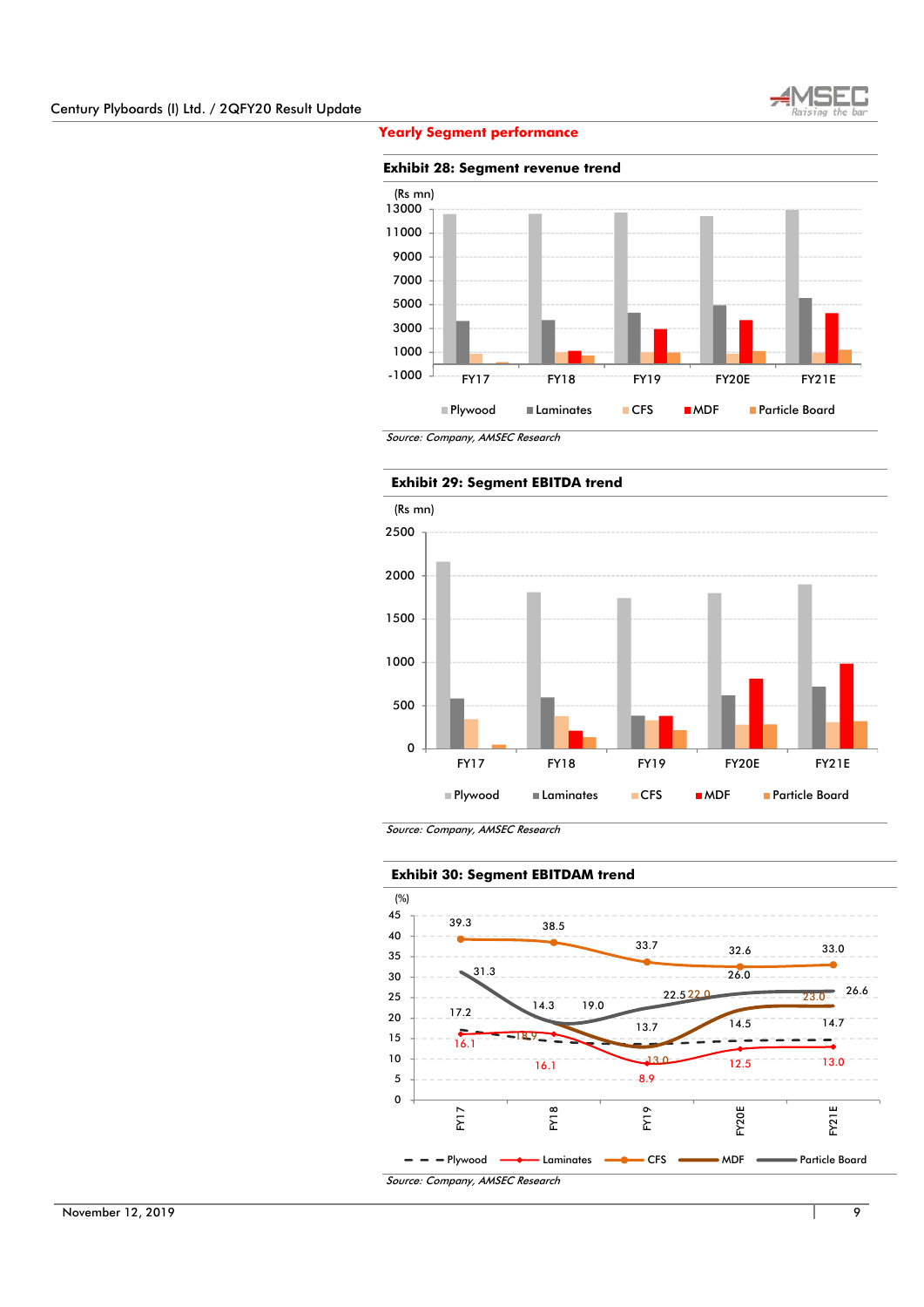# **Financials (Standalone) (Rs mn)**

**Balance Sheet** 

|                               | <b>Profit and Loss Account</b> |        |             |              |              |  |  |  |  |  |  |
|-------------------------------|--------------------------------|--------|-------------|--------------|--------------|--|--|--|--|--|--|
| Y/E (Mar)                     | <b>FY17</b>                    | FY18   | <b>FY19</b> | <b>FY20E</b> | <b>FY21E</b> |  |  |  |  |  |  |
| Net sales                     | 17,825                         | 19,672 | 22,638      | 23,743       | 25,657       |  |  |  |  |  |  |
| RM cost                       | 9181                           | 10230  | 11816       | 11967        | 12906        |  |  |  |  |  |  |
| Power & Fuel cost             | 374                            | 638    | 842         | 926          | 1037         |  |  |  |  |  |  |
| Employee cost                 | 2567                           | 2839   | 3277        | 3572         | 4001         |  |  |  |  |  |  |
| Other expenses                | 2781                           | 2905   | 3701        | 3510         | 3497         |  |  |  |  |  |  |
| <b>Total expenditure</b>      | 14,903                         | 16,612 | 19,635      | 19,974       | 21,440       |  |  |  |  |  |  |
| <b>Operating profit</b>       | 2,921                          | 3,060  | 3,004       | 3,769        | 4,217        |  |  |  |  |  |  |
| Other income                  | 226                            | 67     | 60          | 127          | 77           |  |  |  |  |  |  |
| Interest expense              | 286                            | 327    | 446         | 350          | 400          |  |  |  |  |  |  |
| <b>Gross Profit</b>           | 2,861                          | 2,800  | 2,618       | 3,546        | 3,894        |  |  |  |  |  |  |
| Depreciation                  | 524                            | 810    | 500         | 675          | 875          |  |  |  |  |  |  |
| PBT                           | 2,337                          | 1,990  | 2,119       | 2,871        | 3,019        |  |  |  |  |  |  |
| <b>Provision for Tax</b>      | 481                            | 424    | 531         | 833          | 876          |  |  |  |  |  |  |
| <b>Reported Net</b><br>Profit | 1,856                          | 1,566  | 1,588       | 2,039        | 2,144        |  |  |  |  |  |  |
| Share O/s mn                  | 223                            | 223    | 223         | 223          | 223          |  |  |  |  |  |  |

| Net sales                                     | 17,825         | 19,672         | 22,638      | 23,743       | 25,657       | <b>PBT</b>                      | 2337          | 1,990         | 2,119       | 2,871        | 3,019       |
|-----------------------------------------------|----------------|----------------|-------------|--------------|--------------|---------------------------------|---------------|---------------|-------------|--------------|-------------|
| RM cost                                       | 9181           | 10230          | 11816       | 11967        | 12906        | Non-cash adjust.                | 633           | 1,134         | 978         | 1,025        | 1,275       |
| Power & Fuel cost                             | 374            | 638            | 842         | 926          | 1037         | Chg. in working cap.            | $-283$        | 254           | $-294$      | $-94$        | $-386$      |
| Employee cost                                 | 2567           | 2839           | 3277        | 3572         | 4001         | Tax & Interest Paid             | $-457$        | $-544$        | $-544$      | -833         | $-876$      |
| Other expenses                                | 2781           | 2905           | 3701        | 3510         | 3497         | <b>Cashflow from op.</b>        | 2230          | 2,834         | 2,259       | 2,969        | 3,033       |
| <b>Total expenditure</b>                      | 14,903         | 16,612         | 19,635      | 19,974       | 21,440       | Capital expenditure             | $-2880$       | $-1,921$      | $-1,326$    | -650         | $-3,000$    |
| <b>Operating profit</b>                       | 2,921          | 3,060          | 3,004       | 3,769        | 4,217        | Change in invest.               | $-328$        | $-53$         | 47          |              |             |
| Other income                                  | 226            | 67             | 60          | 127          | 77           | <b>Cashflow from inv.</b>       | $-3208$       | $-1,974$      | $-1,279$    | $-650$       | $-3,000$    |
| Interest expense                              | 286            | 327            | 446         | 350          | 400          | Issue of equity                 |               |               |             |              |             |
| <b>Gross Profit</b>                           | 2,861          | 2,800          | 2,618       | 3,546        | 3,894        |                                 | 0             |               |             |              |             |
| Depreciation                                  | 524            | 810            | 500         | 675          | 875          | Issue/repay debt                | 1613          | $-641$        | $-319$      | $-1,679$     | 518         |
| <b>PBT</b>                                    | 2,337          | 1,990          | 2,119       | 2,871        | 3,019        | <b>Interest Paid</b>            | $-286$        | -326          | $-355$      | -350         | $-400$      |
| <b>Provision for Tax</b>                      | 481            | 424            | 531         | 833          | 876          | Dividends paid                  | 0             | $-267$        | $-268$      | $-268$       | $-295$      |
| <b>Reported Net</b>                           |                |                |             |              |              | Other fin. Cash flow            | 0             |               |             |              |             |
| Profit                                        | 1,856          | 1,566          | 1,588       | 2,039        | 2,144        | Cash flow from fin.             | 1326          | $-1,233$      | $-942$      | $-2,297$     | $-176$      |
| Share O/s mn                                  | 223            | 223            | 223         | 223          | 223          | Cha cash & cash eq              | 348           | $-373$        | 39          | 22           | $-144$      |
| <b>EPS Rs</b>                                 | 8.3            | 7.0            | 7.1         | 9.2          | 9.6          | Open. cash eq                   | 190           | 538           | 165         | 196          | 248         |
|                                               |                |                |             |              |              | Clsg cash & cash eq             | 538           | 165           | 196         | 248          | 104         |
| Balance Sheet                                 |                |                |             |              |              | <b>CashFlow to firm</b>         | $-650$        | 913           | 934         | 2319         | 33          |
| $Y/E$ (Mar)                                   | <b>FY17</b>    | <b>FY18</b>    | <b>FY19</b> | <b>FY20E</b> | <b>FY21E</b> |                                 |               |               |             |              |             |
| <b>SOURCES OF FUNDS:</b>                      |                |                |             |              |              | <b>Key Ratios</b>               |               |               |             |              |             |
| <b>Share Capital</b>                          | 223            | 223            | 223         | 223          | 223          | Y/E Mar                         | <b>FY17</b>   | <b>FY18</b>   | <b>FY19</b> | <b>FY20E</b> | <b>FY21</b> |
| <b>Reserves Total</b>                         | 6,864          | 8,157          | 9,469       | 11,239       | 13,088       | <b>PER SHARE</b>                |               |               |             |              |             |
| <b>Total Share, Funds</b>                     | 7,086          | 8,379          | 9,691       | 11,462       | 13,311       | <b>EPS Rs</b>                   | 8.3           | 7.0           | 7.1         | 9.2          | 9.1         |
|                                               |                |                |             |              |              | <b>CEPS Rs</b>                  | 10.7          | 10.7          | 9.4         | 12.2         | 13.         |
| <b>Non-Current Liab.</b>                      |                |                |             |              |              | <b>Book Value Rs</b>            | 31.8          | 37.7          | 43.6        | 51.5         | 59.         |
| Long term borrowings                          | 1,467          | 1,669          | 1.323       | 926          | 1,620        | <b>VALUATION</b>                |               |               |             |              |             |
| Deferred tax liability                        | $\overline{2}$ | $\overline{7}$ |             | 6            |              | EV / Net Sales                  | 2.4           | 2.2           | 1.9         | 1.7          | 1.4         |
| Other long term liab.<br>Long-term provisions | 104            | 53             | 6<br>20     | 22           | 7<br>24      | EV / EBITDA                     | 14.6          | 13.8          | 14.0        | 10.7         | 9.          |
| Long-term trade pay.                          |                |                |             |              |              | P / E Ratio                     | 20.0          | 23.7          | 23.4        | 18.2         | 17.3        |
| <b>Current Liabilities</b>                    |                |                |             |              |              | P / BV Ratio                    | 5.2           | 4.4           | 3.8         | 3.2          | 2.3         |
| Short term borrowings                         | 4,103          | 3,353          | 3,363       | 2,018        | 1,816        | <b>GROWTH YOY%</b>              |               |               |             |              |             |
| Trade payables                                | 1,411          | 1,764          | 1,625       | 1,691        | 1,828        | <b>Sales Growth</b>             | 9.0           | 10.4          | 15.1        | 4.9          | 8.          |
| Other current liabilities                     | 1,291          | 1,303          | 1,542       | 1,714        | 1,884        | <b>EBITDA Growth</b>            | 3.0           | 4.8           | $-1.9$      | 25.5         | 11.5        |
| Short term provisions                         | 82             | 63             | 95          | 105          | 117          | Net Profit Growth               | 9.3           | $-15.6$       | 1.4         | 28.4         | 5.3         |
| <b>Total Equity &amp; Liab.</b>               | 15,547         | 16,593         | 17,665      | 17,944       | 20,607       | <b>Gross Fixed Asset Growth</b> | 43.9          | 108.3         | 31.8        | 7.8          | 29.         |
| <b>APPLICATION OF FUNDS:</b>                  |                |                |             |              |              | <b>PROFITABILITY</b>            |               |               |             |              |             |
| <b>Non Current Assets</b>                     |                |                |             |              |              |                                 | $\sim$ $\sim$ | $\sim$ $\sim$ | $-1$        | $- - -$      |             |

**Y/E (Mar) FY17 FY18 FY19 FY20E FY21E**

**Cash Flow Statement** 

| <b>Reserves Total</b>           | 6,864          | 8,157  | 9,469  | 11,239 | 13,088 |  |  |  |  |  |  |  |
|---------------------------------|----------------|--------|--------|--------|--------|--|--|--|--|--|--|--|
| <b>Total Share, Funds</b>       | 7,086          | 8,379  | 9,691  | 11,462 | 13,311 |  |  |  |  |  |  |  |
|                                 |                |        |        |        |        |  |  |  |  |  |  |  |
| Non-Current Liab.               |                |        |        |        |        |  |  |  |  |  |  |  |
| Long term borrowings            | 1,467          | 1,669  | 1,323  | 926    | 1,620  |  |  |  |  |  |  |  |
| Deferred tax liability          |                |        |        |        |        |  |  |  |  |  |  |  |
| Other long term liab.           | $\overline{2}$ | 7      | 6      | 6      | 7      |  |  |  |  |  |  |  |
| Long-term provisions            | 104            | 53     | 20     | 22     | 24     |  |  |  |  |  |  |  |
| Long-term trade pay.            |                |        |        |        |        |  |  |  |  |  |  |  |
| <b>Current Liabilities</b>      |                |        |        |        |        |  |  |  |  |  |  |  |
| Short term borrowings           | 4,103          | 3,353  | 3,363  | 2,018  | 1,816  |  |  |  |  |  |  |  |
| Trade payables                  | 1,411          | 1,764  | 1,625  | 1,691  | 1,828  |  |  |  |  |  |  |  |
| Other current liabilities       | 1,291          | 1,303  | 1,542  | 1,714  | 1,884  |  |  |  |  |  |  |  |
| Short term provisions           | 82             | 63     | 95     | 105    | 117    |  |  |  |  |  |  |  |
| <b>Total Equity &amp; Liab.</b> | 15,547         | 16,593 | 17,665 | 17,944 | 20,607 |  |  |  |  |  |  |  |
| <b>APPLICATION OF FUNDS:</b>    |                |        |        |        |        |  |  |  |  |  |  |  |
| <b>Non Current Assets</b>       |                |        |        |        |        |  |  |  |  |  |  |  |
| <b>Fixed Assets</b>             |                |        |        |        |        |  |  |  |  |  |  |  |
| <b>Gross Block</b>              | 3,450          | 7,187  | 9,474  | 10,212 | 13,212 |  |  |  |  |  |  |  |
| Less: Accum Dep.                | 953            | 1,767  | 2,188  | 2,863  | 3,738  |  |  |  |  |  |  |  |
| Net Block                       | 2,497          | 5,420  | 7,289  | 7,353  | 9,478  |  |  |  |  |  |  |  |
| <b>Capital WIP</b>              | 2,839          | 1,198  | 188    | 100    | 100    |  |  |  |  |  |  |  |
| Noncurrent Investment           | 960            | 960    | 975    | 975    | 975    |  |  |  |  |  |  |  |
| Long term loans & adv.          | 789            | 807    | 754    | 830    | 929    |  |  |  |  |  |  |  |
| Other non-current ass.          | 343            | 260    | 235    | 259    | 290    |  |  |  |  |  |  |  |
| <b>Current Assets</b>           |                |        |        |        |        |  |  |  |  |  |  |  |
| Current investment              |                |        |        |        |        |  |  |  |  |  |  |  |
| Inventories                     | 2,638          | 3,382  | 4,010  | 4,030  | 4,272  |  |  |  |  |  |  |  |
| <b>Sundry Debtors</b>           | 3,353          | 3,145  | 2,936  | 2,992  | 3,163  |  |  |  |  |  |  |  |
| Cash and Bank                   | 538            | 165    | 226    | 248    | 104    |  |  |  |  |  |  |  |
| Short Loans & Adv.              | 46             | 191    | 76     | 84     | 94     |  |  |  |  |  |  |  |
| <b>Others Current Assets</b>    | 1,543          | 1,065  | 976    | 1,073  | 1,202  |  |  |  |  |  |  |  |
| <b>Total Assets</b>             | 15,547         | 16,593 | 17,665 | 17,944 | 20,607 |  |  |  |  |  |  |  |
| Net working capital             | 4,796          | 4,651  | 4,735  | 4,670  | 4,903  |  |  |  |  |  |  |  |
| <b>Total Gross Debt</b>         | 5,955          | 5,382  | 5,137  | 3,458  | 3,976  |  |  |  |  |  |  |  |
| <b>Total Net debt</b>           | 5,416          | 5,217  | 4,911  | 3,210  | 3,872  |  |  |  |  |  |  |  |
| <b>Total capital employed</b>   | 13,041         | 13,762 | 14,828 | 14,920 | 17,287 |  |  |  |  |  |  |  |

| vey kanos                       |             |             |             |              |              |
|---------------------------------|-------------|-------------|-------------|--------------|--------------|
| Y/E Mar                         | <b>FY17</b> | <b>FY18</b> | <b>FY19</b> | <b>FY20E</b> | <b>FY21E</b> |
| <b>PER SHARE</b>                |             |             |             |              |              |
| <b>EPS Rs</b>                   | 8.3         | 7.0         | 7.1         | 9.2          | 9.6          |
| <b>CEPS Rs</b>                  | 10.7        | 10.7        | 9.4         | 12.2         | 13.6         |
| <b>Book Value Rs</b>            | 31.8        | 37.7        | 43.6        | 51.5         | 59.8         |
| <b>VALUATION</b>                |             |             |             |              |              |
| EV / Net Sales                  | 2.4         | 2.2         | 1.9         | 1.7          | 1.6          |
| EV / EBITDA                     | 14.6        | 13.8        | 14.0        | 10.7         | 9.7          |
| P / E Ratio                     | 20.0        | 23.7        | 23.4        | 18.2         | 17.3         |
| P / BV Ratio                    | 5.2         | 4.4         | 3.8         | 3.2          | 2.8          |
| <b>GROWTH YOY%</b>              |             |             |             |              |              |
| Sales Growth                    | 9.0         | 10.4        | 15.1        | 4.9          | 8.1          |
| <b>EBITDA Growth</b>            | 3.0         | 4.8         | $-1.9$      | 25.5         | 11.9         |
| Net Profit Growth               | 9.3         | $-15.6$     | 1.4         | 28.4         | 5.2          |
| <b>Gross Fixed Asset Growth</b> | 43.9        | 108.3       | 31.8        | 7.8          | 29.4         |
| <b>PROFITABILITY</b>            |             |             |             |              |              |
| Gross Profit/ Net sales (%)     | 30.6        | 23.0        | 25.4        | 27.1         | 26.4         |
| EBITDA / Net Sales (%)          | 16.4        | 15.6        | 13.3        | 15.9         | 16.4         |
| NPM / Total income (%)          | 10.4        | 7.8         | 7.0         | 8.6          | 8.4          |
| Raw Material/Net Sales (%)      | 51.5        | 52.0        | 52.2        | 50.4         | 50.3         |
| Int/PBIT (%)                    | 11.9        | 14.5        | 17.8        | 11.3         | 12.0         |
| <b>ROE</b> (%)                  | 30.1        | 20.3        | 17.6        | 19.3         | 17.3         |
| <b>ROCE (%)</b>                 | 23.0        | 17.3        | 17.9        | 21.7         | 21.2         |
| <b>ROIC</b> (%)                 | 20.8        | 16.6        | 17.4        | 20.7         | 20.7         |
| Tax / PBT $(\%)$                | 20.6        | 21.3        | 25.1        | 29.0         | 29.0         |
| <b>TURNOVER (Days)</b>          |             |             |             |              |              |
| <b>Net Working Cycle</b>        | 94          | 88          | 86          | 82           | 80           |
| <b>Debtors Velocity</b>         | 69          | 58          | 47          | 46           | 45           |
| Inventory                       | 54          | 63          | 65          | 62           | 61           |
| <b>Creditors Velocity</b>       | 29          | 33          | 26          | 26           | 26           |
| <b>Gross Asset Ratio</b>        | 6.1         | 3.7         | 2.7         | 2.4          | 2.2          |
| <b>Total Asset Ratio</b>        | 1.3         | 1.2         | 1.3         | 1.3          | 1.3          |
| LIQUIDITY (x)                   |             |             |             |              |              |
| <b>Gross Debt-Equity Ratio</b>  | 0.8         | 0.6         | 0.5         | 0.3          | 0.3          |
| Net Debt-Equity Ratio           | 0.8         | 0.6         | 0.5         | 0.3          | 0.3          |
| <b>Interest Coverage</b>        | 8.4         | 6.9         | 5.6         | 8.8          | 8.4          |
| Current Ratio (x)               | 1.2         | 1.2         | 1.2         | 1.5          | 1.6          |
| Quick Ratio (x)                 | 0.8         | 0.7         | 0.6         | 0.8          | 0.8          |
| <b>PAYOUT</b>                   |             |             |             |              |              |
| Payout (%)                      | 0.0         | 14.2        | 14.0        | 10.9         | 11.4         |
| Dividend (%)                    | 100%        | 100%        | 100%        | 110%         | 120%         |
| Yield (%)                       | 0.6         | 0.6         | 0.6         | 0.7          | 0.7          |

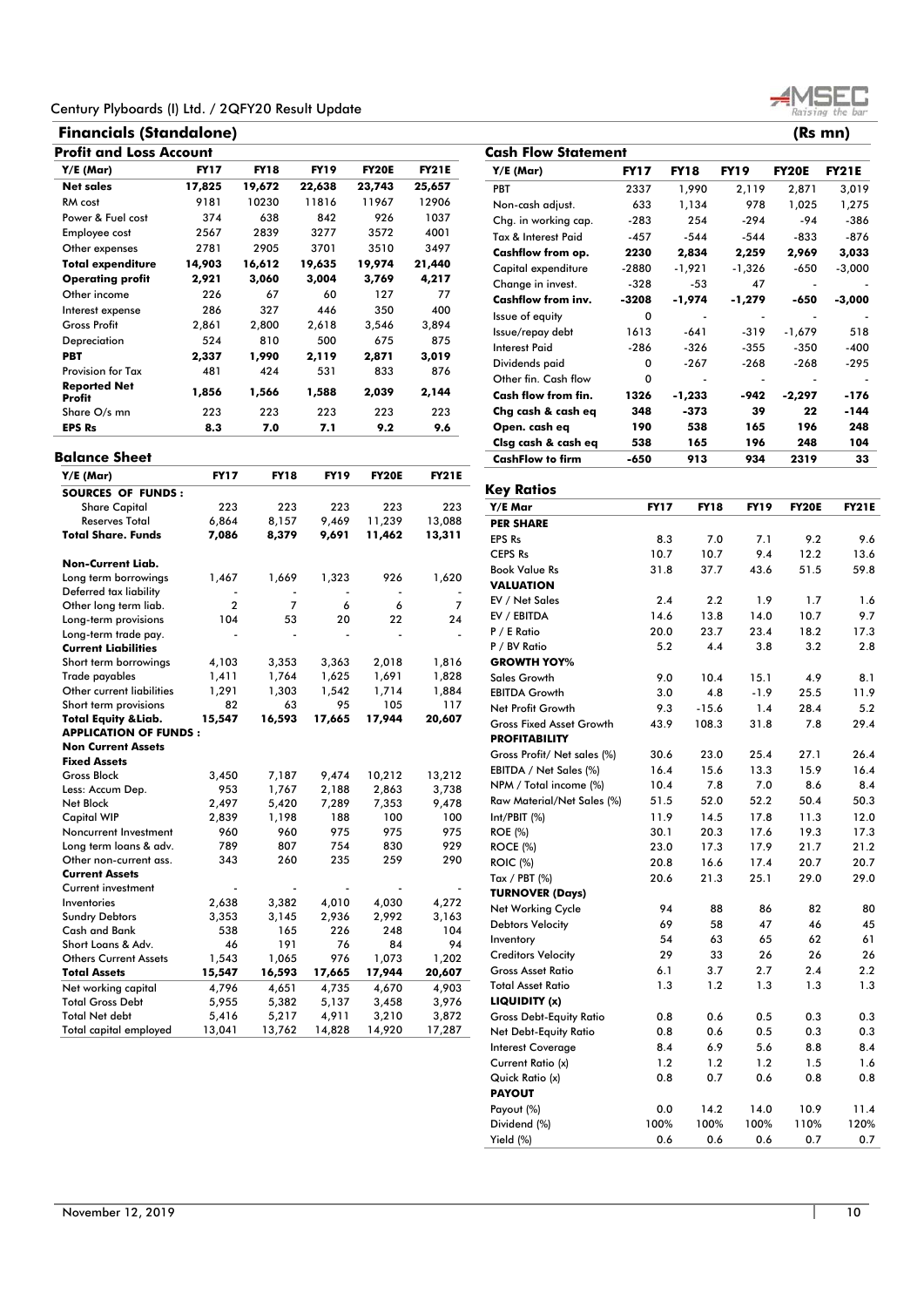

# **Recommendation rationale and all resources in the Sector rating Recommendation rational extension of the Sector rating**

| <b>Buy:</b> Potential upside of | $> +15\%$ (absolute returns)          | Overweight:  | The sector is expected to outperform relative                 |
|---------------------------------|---------------------------------------|--------------|---------------------------------------------------------------|
| Accumulate:                     | $> +5$ to $+15%$                      |              | to the Sensex.                                                |
| <b>Hold/Reduce:</b>             | $+5$ to $-5\%$                        | Underweight: | The sector is expected to underperform                        |
| Sell:                           | $\leq -5\%$                           |              | relative to the Sensex.                                       |
| <b>Not Rated (NR):</b>          | No investment opinion on the<br>stock | Neutral:     | The sector is expected to perform in line with<br>the Sensex. |

# **Disclosures**

This Report is published by Asian Markets Securities Private Limited (hereinafter referred to as "AMSEC") for private circulation. AMSEC is a registered Stock Broker with National Stock Exchange of India Limited and BSE Limited in cash and derivatives segments. It is also having registration as a Depository Participant with CDSL and as Portfolio Manager. 'AMSEC is registered Research Analyst under SEBI (Research Analyst) Regulations, 2014 having Registration Number as INH000001378.'

AMSEC has other business divisions with independent research teams separated by Chinese walls, and therefore may, at times, have different or contrary views on stocks and markets.

AMSEC or its associates have not been debarred / suspended by SEBI or any other regulatory authority for accessing / dealing in securities Market. AMSEC, its associates or analyst or his relatives do not hold any financial interest in the subject company. AMSEC or its associates or Analyst do not have any conflict or material conflict of interest at the time of publication of the research report with the subject company. AMSEC or its associates or Analyst or his relatives hold / do not hold beneficial ownership of 1% or more in the subject company at the end of the month immediately preceding the date of publication of this research report.

AMSEC or its associates / analyst has not received any compensation / managed or co-managed public offering of securities of the company covered by Analyst during the past twelve months. AMSEC or its associates have not received any compensation or other benefits from the company covered by Analyst or third party in connection with the research report. Analyst has not served as an officer, director or employee of subject company and AMSEC / analyst has not been engaged in market making activity of the subject company.

**Analyst Certification:** *I, Karan Bhatelia*, the research analysts and authors of this report, hereby certify that the views expressed in this research report accurately reflects my personal views about the subject securities, issuers, products, sectors or industries. It is also certified that no part of the compensation of the analyst(s) was, is, or will be directly or indirectly related to the inclusion of specific recommendations or views in this research. The analyst(s) principally responsible for the preparation of this research report and has taken reasonable care to achieve and maintain independence and objectivity in making any recommendations.

| 1. Name of the Analyst / Associate                                        | Karan Bhatelia |
|---------------------------------------------------------------------------|----------------|
| 2. Analysts' ownership of any stock related to the information contained: | Nil            |
| 3. AMSEC ownership of any stock related to the information contained:     | None           |
| 4. Broking relationship with company covered:                             | None           |
| 5. Investment Banking relationship with company covered:                  | None           |